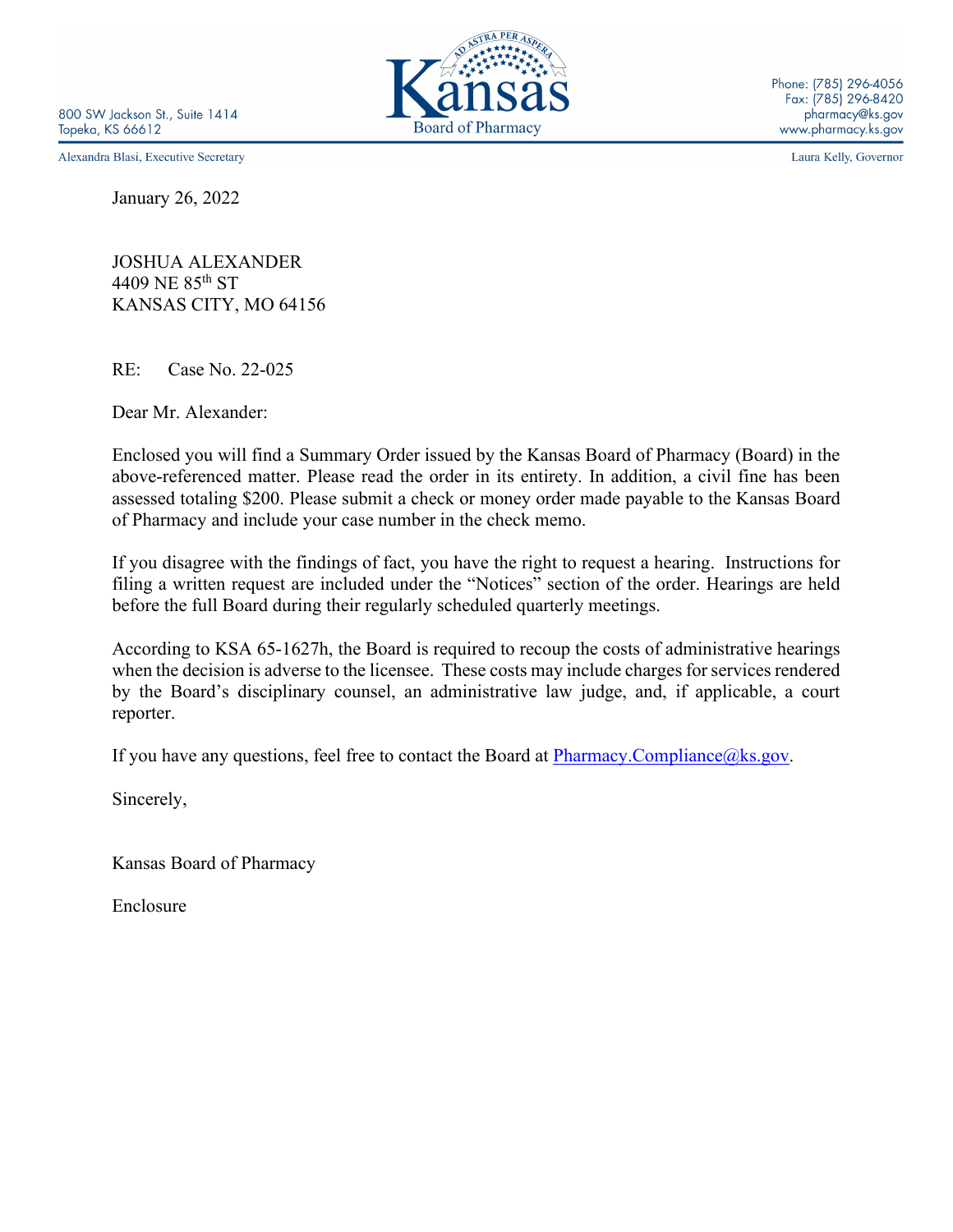### BEFORE THE KANSAS BOARD OF PHARMACY

In the Matter of

Joshua Alexander )

License No. 1-15442 )

) Case No. 22-025

## **SUMMARY ORDER**

)

NOW, on this 26th day of January 2022, comes before the Kansas Board of Pharmacy (the "Board"), through its Executive Secretary, the matter of Joshua Alexander ("Respondent").

Pursuant to the authority granted to the Board by the Kansas Pharmacy Act, K.S.A. 65- 1625, *et seq.*, and in accordance with the Kansas Administrative Procedure Act, K.S.A. 77-501, *et seq.*, the Board's Executive Secretary enters this Summary Order in the above-captioned matter. After reviewing the investigation materials and being otherwise duly advised in the premises, the Board makes the following findings, conclusions and order:

# FINDINGS OF FACT

1. The Board has previously issued Respondent License No. 1-15442 which entitles Respondent to practice as a pharmacist in the State of Kansas.

2. On December 12, 2021, Respondent ceased to serve as Pharmacist-in-Charge ("PIC") at Price Chopper Pharmacy #249 ("the Pharmacy"), effective immediately.

3. On December 16, 2021, the Board received a Change in PIC Form BA-50 from the Pharmacy, notifying of the Pharmacy's new and incoming PIC due to Respondent's having ceased to serve as the Pharmacy's PIC effective December 12, 2021.

4. On or about December 16, 2021, the Board processed the PIC change.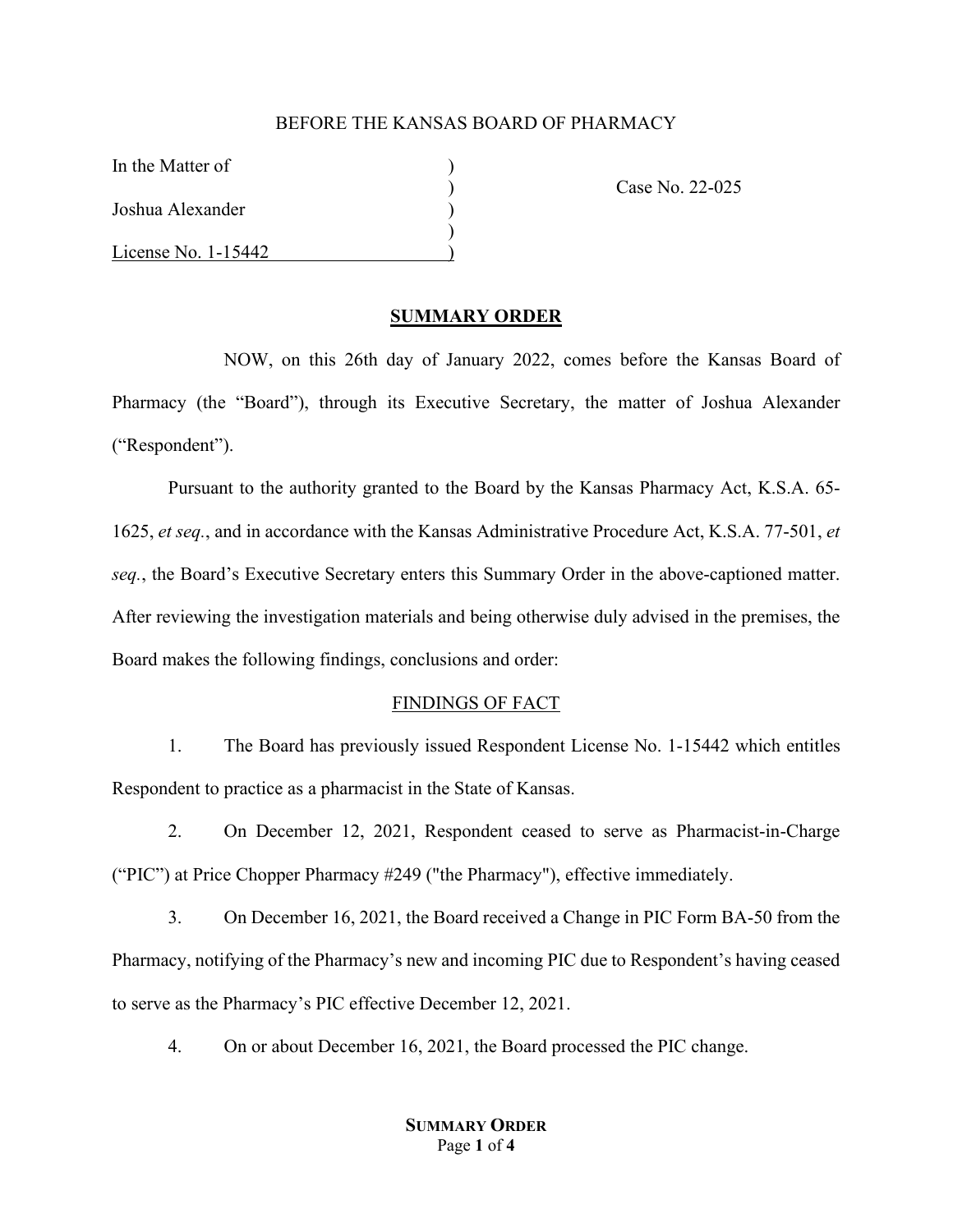5. To date, the Board has received no notification from Respondent of his having ceased to serve as the Pharmacy's PIC.

#### CONCLUSIONS OF LAW

1. Pursuant to K.S.A. 65-1658, the Board may assess a civil fine not to exceed \$5,000, after notice and an opportunity to be heard, to any registrant for violation of the Pharmacy Act of the State of Kansas or any other rules or regulations of the State Board of Pharmacy.

2. Pursuant to K.A.R. 68-2-5, each pharmacist shall submit to the Board, on a form provided by the Board, notice of ceasing to serve as the PIC, at a pharmacy or registrant required to have a PIC, no later than five days after ceasing to serve as the PIC.

3. Respondent had five days to notify the Board of his having ceased to serve as the Pharmacy's PIC effective December 12, 2021, or until December 17, 2021.

4. To date, Respondent has failed to notify the Board of his having ceased to serve as the Pharmacy's PIC – now forty-plus  $(40+)$  days past the deadline.

5. Respondent violated K.A.R. 68-2-5 by failing to notify the Board of his having ceased to serve as the Pharmacy's PIC within five days of such.

#### ORDER

Based upon the foregoing findings of fact and conclusions of law, **Respondent is ordered to pay a fine to the Board**. A violation of K.A.R. 68-2-5 warrants a base fine of \$5.00 per day that Respondent is in violation of the regulation, not to exceed \$200.00. Because Respondent has yet to provide any notice to the Board - forty-plus (40+) days past the deadline **- the total fine is \$200**. Respondent has 30 days from the date of this order to pay the total \$200 fine.

#### **NOTICES**

The Respondent is hereby notified as follows: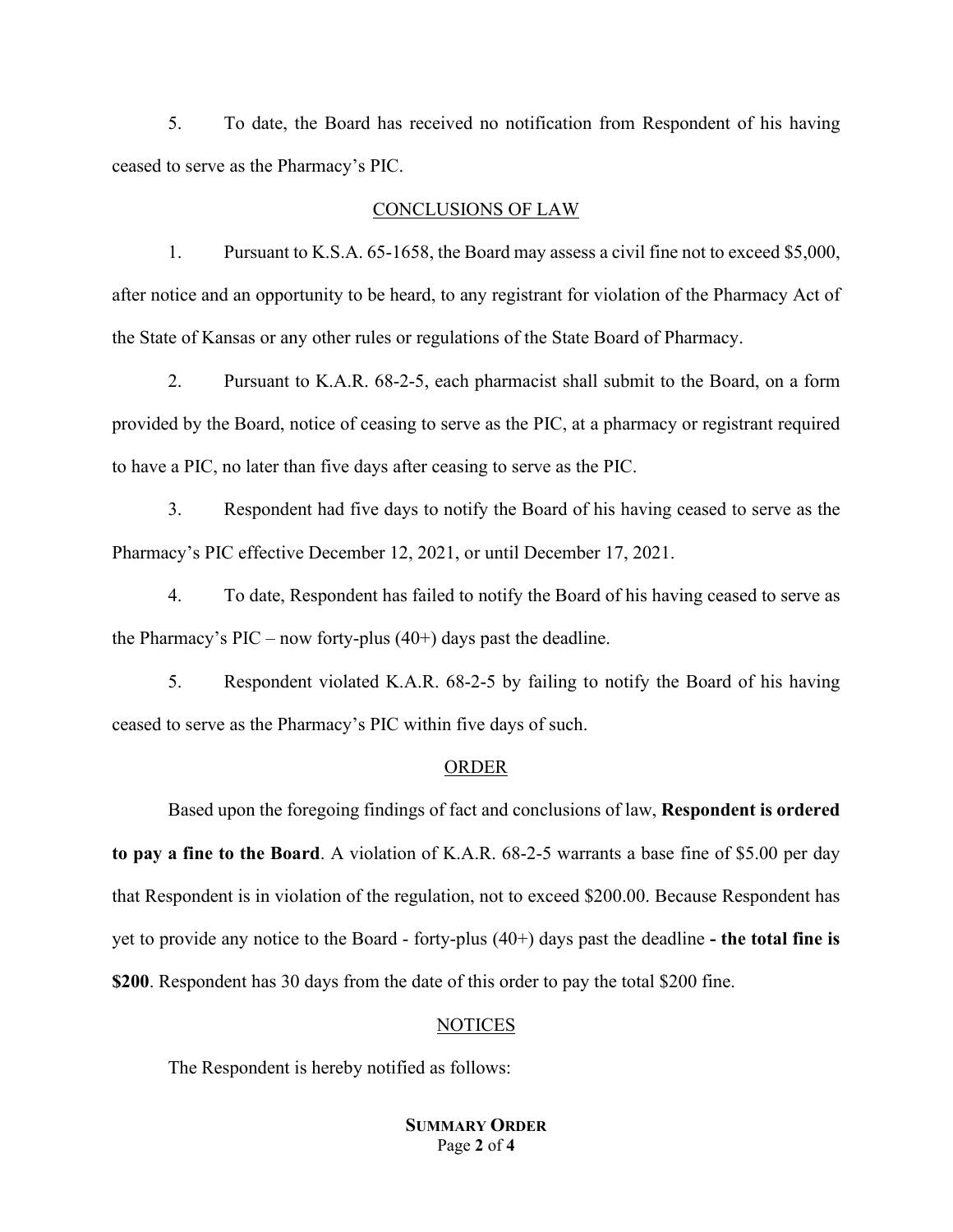1. The Respondent may request a hearing pursuant to the Kansas Administrative Procedure Act by filing a written request with the Kansas Board of Pharmacy, 800 SW Jackson, Suite 1414, Topeka, KS 66612-1231 within fifteen (15) days after service of this order.

2. If a hearing is not requested as described above, the Order shall become a final order of the Board, effective upon the expiration of the time to request a hearing.

3. Within fifteen (15) days after entry of a final agency order, either party may file a petition for reconsideration pursuant to K.S.A. 77-529.

4. Within the time limits established in K.S.A. 77-613, either party may seek judicial review of a final agency order, pursuant to said statute. The agency officer designated to receive service of a petition for judicial review is:

> Alexandra Blasi Executive Secretary Kansas Board of Pharmacy 800 SW Jackson, Suite 1414 Topeka, KS 66612

IT IS SO ORDERED.

1/26/2022

\_\_\_\_\_\_\_\_\_\_\_\_\_\_\_\_\_\_\_\_\_\_ \_\_\_\_\_\_\_\_\_\_\_\_\_\_\_\_\_\_\_\_\_\_\_\_\_\_\_

Date Alexandra Blasi, JD, MBA Executive Secretary Kansas Board of Pharmacy